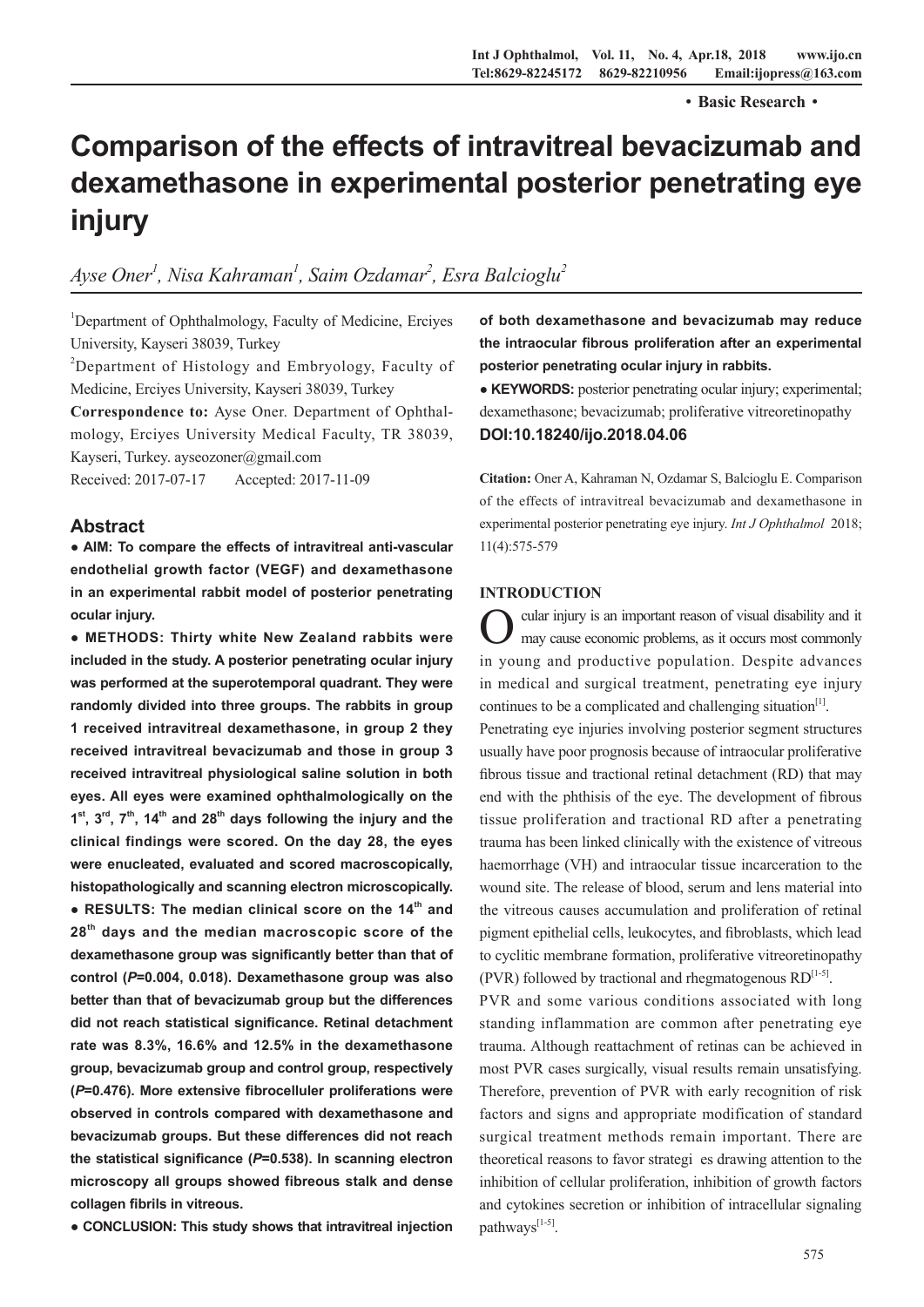Medical treatment to inhibit tractional RD after posterior penetrating ocular injury is desirable to replace or enhance pars plana vitrectomy<sup>[6-7]</sup>. Corticosteroids, penicillamine, cyclosporin, synthetic peptides, colchicine, sodium hyaluronate, 5-fluorouracil, daunomycin, cryotherapy, and radiation have been used experimentally to control intraocular proliferation<sup>[8-15]</sup>. Corticosteroids are well known for their inhibitory effect on fibroblast growth $[8-10]$ . However, recent studies have shown that anti-vascular endothelial growth factor (anti-VEGF) drugs (bevacizumab) are also a potent antifibrotic agent to limit ocular scar tissue formation<sup>[11-12]</sup>. Therefore, dexamethasone and bevacizumab could be used as a medical therapy for the prevention of posttraumatic intraocular fibrous tissue proliferation which can cause PVR and tractional RD. In this study, we aimed to evaluate the effect of intravitreal bevacizumab and dexamethasone in an experimental rabbit model of penetrating posterior ocular injury.

#### **MATERIALS AND METHODS**

This study was conducted at the Experimental Research and Application Center of the Erciyes University. It was approved by the Local Ethics Committee of Animal Experiments of Erciyes University Medical School (DA 07/14). Thirty white New Zealand rabbits weighing 2.5-4 kg were included in the study. The operations were done under general anesthesia induced by intramuscular injection of ketamine hydrochloride (35 mg/kg) and xylazine hydrochloride (5 mg/kg). The pupils were dilated with topical phenylephrine hydrochloride (2.5%) and tropicamide (1%).

**Surgical Procedure and Clinical Examination** The operations were done with the magnification of an operating microscope. Clean instruments were used during the surgery. A posterior penetrating ocular injury was performed with a 5-mm circumferential incision placed 8 mm behind the limbus at the superotemporal area. Full-thickness penetrating incisions were made with an 11# blade, with avoidance of the lens, similar to a method described elsewhere<sup>[12]</sup>. The prolapsed vitreous was cut with scissors, then conjunctival and scleral wound were closed with 6-0 vicryl suture. Autologus blood was injected through a 25 gauge needle inserted through the wound into the mid-vitreous in all eyes. They were seperated into three groups at random. In group  $1 (n=13)$ ,  $1 mg (0.1 mL)$ of dexamethasone was done intravitreally, in group 2 (*n*=13), 1.25 mg (0.05 mL) of bevacizumab (Altuzan; Genentech, Inc. South San Francisco, CA) was injected intravitreally to the right eye of the rabbits, and in group 3 (control group, *n*=4) the rabbits received 0.05 mL of intravitreal physiological saline solution (0.9%) to the both eyes. Rabbits were examined with indirect ophthalmoscopy on the  $1<sup>st</sup>$ ,  $3<sup>rd</sup>$ ,  $7<sup>th</sup>$ ,  $14<sup>th</sup>$  and  $28<sup>th</sup>$  days following the surgery and the clinical findings were scored, according to the factors described by Mehdizadeh *et*  $al^{[12]}$ .

**Gross and Light Microscopy Examination of the Specimen**  On the day 28, all rabbits were sacrificed and the eyes of all animals were enucleated. After macroscopic evaluation of all enucleated eyes, one half of the globes were fixed in 10% buffered formaldehyde for 96h and later soaked in 50% ethanol and prepared for the histopathological evaluation. After the globes had been embedded in parafin, sections of 5 µm thickness were mounted on slides and stained with hematoxylin-eosin for light microscopy. A nominal scoring system was used to evaluate the extent of fibrosis, according to the factors similar to a method described by Mehdizadeh *et al*<sup>[12]</sup>. Limited fibrocellular proliferation at the wound site indicates mild fibrosis; small fibrocelluler proliferations containing blood vessels and a few extensions into the vitreous cavity indicates moderate fibrosis and large fibrovascular proliferations and large extensions into the vitreous cavity indicates severe fibrosis<sup>[12]</sup>.

**Scanning Electron Microscopy Analysis** The other half of the globes were fixed with 2.5% glutaraldehyde in 0.1 mol/L phosphate. Specimens were kept in the same fixative for 2-3d. After rinsing several times in a buffer, they were postfixed with buffered 1% Osmium tetroxide for 1.5h, and then dehydrated in an ascending series of acetone. The specimens were dried by the critical point method using  $CO<sub>2</sub>$ , sputter-coated with gold, and observed with LEO 440 scanning electron microscopy (SEM). The presence of fibrous proliferation and extensions into the vitreous cavity at the wound site, vitreous collagen were also evaluated. The examining clinician and pathologist were masked to the injected drug to the eyes of the animals.

**Statistical Analysis** Statistical analysis was performed using the SPSS Version 22.00 (IBM Inc., Chicago, IL, USA) program. Statistical calculations were made by nonparametric Kruskal-Wallis test, Mann-Whitney *U* test and Chi-square exact test. A  $P$  value <0.05 was considered as statistically significant.

#### **RESULTS**

Thirty white New Zealand rabbits were operated in the study. The animals were seperated into 3 groups including: group 1 (dexamethasone group) 13 rabbits, group 2 (bevacizumab group) 13 rabbits and group 3 (control group) 4 rabbits. One animal from dexamethasone group died because of general anesthesia complications. In bevacizumab group, endophthalmitis occured in one eye and one rabbit died because of systemic infection. These eyes were excluded from the study. Traumatic cataract developed in another eye in bevacizumab group and this eye was not included for clinical scoring. Fundus details were not visible in all groups because of blood in the vitreous at the first day of the surgery and clinical scores were not evaluated.

When we evaluate the median clinical score, the difference was not significantly among groups on the  $3<sup>th</sup>$  and  $7<sup>th</sup>$  days.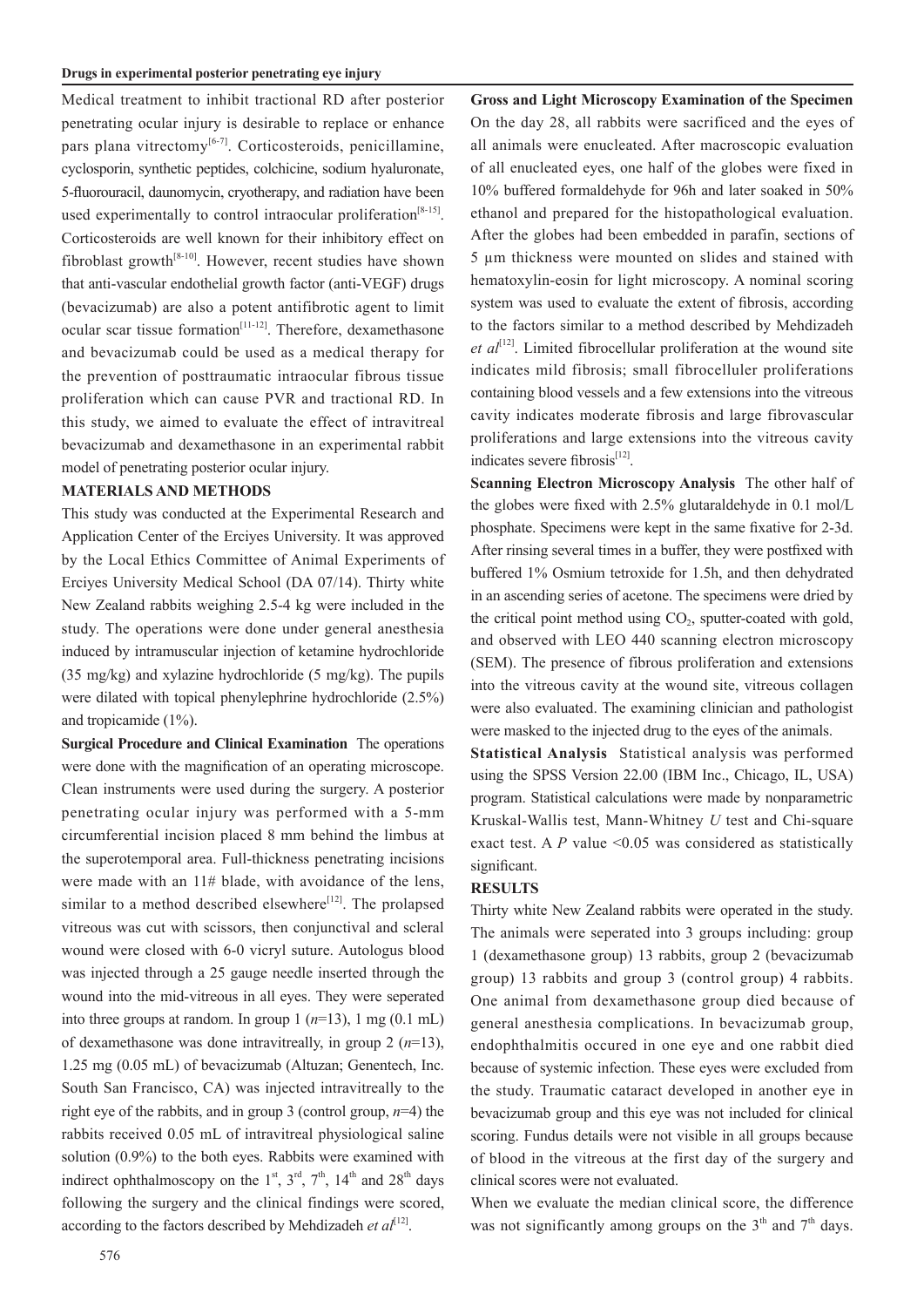The median clinical scores on the  $14<sup>th</sup>$  and  $28<sup>th</sup>$  days and the median macroscopic score of the dexamethasone group were significantly better than that of control group (*P*=0.004, 0.018). Dexamethasone group was also better than that of bevacizumab group but the differences did not reach statistical significance (Table 1). The mean macroscopic scores in groups 1, 2 and 3 were 1, 2 and 4 respectively (*P*=0.033).

RD rate was 8.3% (*n*=1, tractional), 16.6% (*n*=2, 1 tractional and 1 rhegmatogenous) and 12.5% (*n*=1, tractional) in the dexamethasone group, bevacizumab group and control group, respectively (*P*=0.476). There was not a statistically significant difference between three groups in RD rate (*P*=0.476). Figure 1 showed an eye from dexamethasone group with RD.

In histopathologic examination, more extensive fibrocelluler proliferations were found in controls (mean histopathologic score: 3) compared with dexamethasone (mean histopathologic score: 1) and bevacizumab (mean histopathologic score: 2) groups (*P*=0.538). But these differences were not reach statistically significant. Figure 2 showed examples for histopathologic examinations.

In SEM analysis, all groups showed fibreous stalk and dense collagen fibrils in the vitreous (Figure 3).

#### **DISCUSSION**

Penetrating eye injuries of the posterior segment often cause serious problems such as tractional RD which may end with poor visual prognosis. Although these problems may in part be solved with modern vitreoretinal surgical techniques, still a safe treatment protocol which could be administered right after the initial injury to prevent the development of fibrovascular membranes would be a major determinant of the following prognosis of the eye<sup>[1]</sup>.

An inflammatory response occurs in the injured eye, the extent of which is influenced by multiple factors. Clinical and histopathological observations suggest that fibrovascular proliferation from the scleral wound, vitreous haemorrhage, lens injury, and the ciliary body injurymay all contribute to a fibroblastic response within the vitreous, which often induces the formation of membranes and a condition known as PVR which is followed by  $RD^{[4,16]}$ . The treatment of PVR is principally surgical, including vitrectomy and removal of membranes to allow reattachment of the retina<sup>[9]</sup>. Although anatomical success may be obtained, visual prognosis may be disappointing. Furthermore the manipulations during vitrectomy may stimulate the development of new membranes. Therefore, proper management and prevention of PVR and tractional RD play an important role to achieve better visual outcome. Attempts have been made to prevent membrane formation with the use of different therapies after posterior penetrating eye injury<sup>[2-6]</sup>. Radiotherapy had been used for this purpose by many investigators<sup>[13-14]</sup>. Some researchers used intravitreal cyclosporin as an adjunctive agent to radiotherapy



**Figure 1 Dexamethasone group: an eye with RD.**

**Table 1 The mean clinical scores of the groups on days 3, 7, 14 and 28** mean (range)

|                    |                            |                          |                      | $\tilde{\phantom{a}}$ |
|--------------------|----------------------------|--------------------------|----------------------|-----------------------|
| Clinical<br>scores | Group 1<br>(dexamethasone) | Group 2<br>(bevacizumab) | Group 3<br>(control) | $\overline{P}$        |
| Day 3              | $3.5(3-4)$                 | $3(3-5)$                 | $4(3-5)$             | 0.088                 |
| Day 7              | $3(3-4)$                   | $3(3-4)$                 | $4(3-4)$             | 0.055                 |
| Day 14             | $1(1-4)$                   | $2(1-5)$                 | $4(2-4)$             | 0.004                 |
| Day 28             | $1(1-5)$                   | $2(1-5)$                 | $4(2-5)$             | 0.018                 |
| P                  | 0.083                      | 0.141                    | 0.157                | -                     |
|                    |                            |                          |                      |                       |

to prevent intraocular proliferation after penetrating posterior segment injury in an experimental study $[14]$ . However, side effects related to radiation still remains as a major disadvantage for human. Antimitotic agents, which may inhibit cellular proliferation, particularly 5-fluorouracil, have been used recently in patients with PVR. This drug is harmful for the retina and capable of deteriorating the electroretinogram at doses very close to the therapeutic range and besides there is no proven efficacy of the intraoperative use of this agent as an antiproliferative regiment for the prevention of PVR or improvement of final visual acuity $^{[15]}$ .

Corticosteroids are known to limit the invasion and lysis of the vitreous collagen by inflammatory cells and to have an inhibitory effect on the growth of fibroblasts $[10]$ . This inhibitory effect is attributed to the antimitotic activity on the cells<sup>[8-10]</sup>. Steroids are also known to be associated with reduction of neovascularization. Folkman and Ingber $[17]$  were the first to suggest that the antiangiogenic effects of steroids. In an eye injury model in rabbits, intravitreal injection of 1.2 mg dexamethasone decreases the incidence of retinal detachment from 46% to  $27\%$ <sup>[18]</sup>. Other experimental works have substantiated the theory that corticosteroids can reduce Müller cell proliferation and reduce the severity of  $PVR^{[9-10]}$ .

There are some recent studies to investigate a new sustainedrelease formulation of dexamethasone (Ozurdex®) for inhibiting PVR and its effect on the expression of retinal glial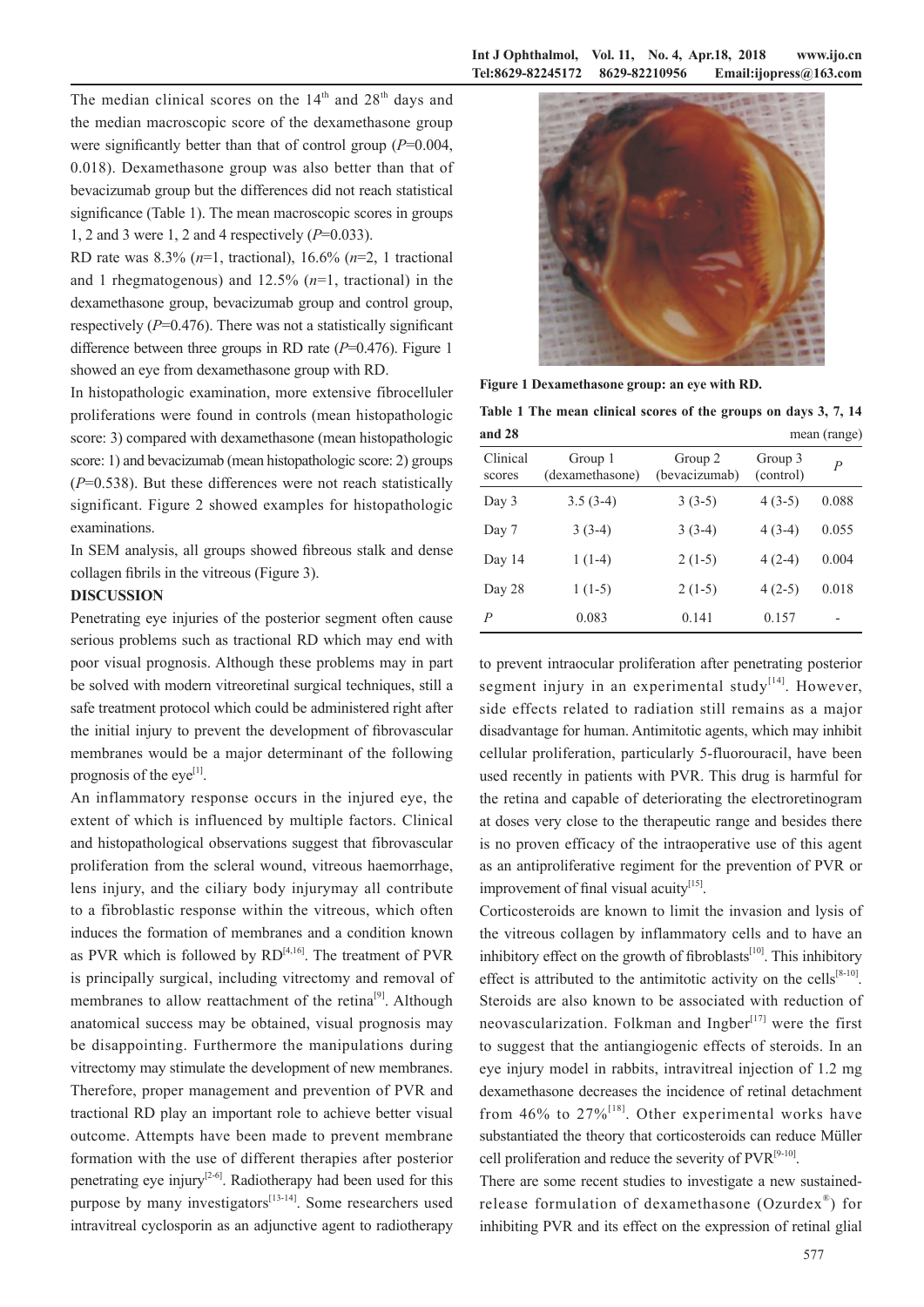

**Figure 2 The histopathologic scoring according to the extent of fibrosis (black arrows)** A: Mild fibrosis; B: Moderate fibrosis; C: Severe fibrosis.



**Figure 3 Examples for fibrous tissue in SEM analysis (red arrows)** A: Dexamethasone group; B: Bevacizumab group; C: Control group.

reaction and inflammation in experimental PVR eyes. In one of these studies on rabbits the intravitreal injection of Ozurdex® suppressed the expression of inflammatory markers<sup>[19]</sup>. The results of a clinical trial which investigates the use of Ozurdex implant in patients undergoing vitrectomy surgery for RD with PVR showed that the implant did not improve the primary anatomic success rate and visual outcomes. On the other hand, they found that there was a greater reduction in cystoid macular edema at 6mo in vitrectomized eyes treated with Ozurdex<sup>[20]</sup>.

We know that neovascularization is a key step in fibrovascular proliferation, and higher levels of vascular endothelial growth factor have been related to  $PVR^{[16]}$ . Cellular proliferation after penetrating eye injury is triggered mostly by VH. Intravitreal blood stimulates the formation of cellular proliferation and the contraction of newly formed membranes. Thus, in theory, bevacizumab may be useful in preventing tractional fibrovascular and/or fibrocellular membranes. Besides, it reduces the vascular permeability and intraocular inflammation<sup>[11-12]</sup>.

An experimental study showed that intravitreal bevacizumab reduced both the clearance time of VH and the degree of vascular proliferations. This study demonstrated that early intravitreal administration of bevacizumab at the time of primary injury repair reduces the amount of intraocular fibrocellular proliferation and the succeeding tractional powers affecting the retina. These effects are thought to be associated with the decrease in vascular permeability and secretion of cytokines and growth factors which ended in the reduction of intraocular inflammation and acceleration of the clearence of  $VH^{[12]}$ 

In our study we found that all the scores including clinical

evaluation, macroscopic and histopathologic examination were better in the dexamethasone and bevacizumab-treated groups compared with the control group.

In conclusion, our study demonstrates that early intravitreal injection of dexamethasone or bevacizumab at the time of primary injury repair reduces the amount of fibrocellular proliferation and the succeeding tractional powers affecting the retina. We estimate that these effects associated with the decrease in vascular permeability and secretion of cytokines and growth factors ended in the reduction of intraocular inflammation. These drugs also help the modification of wound healing and the clearence of VH. Therefore, they reduce the development of tractional RD and enhance the final visual results. The administration of drugs is so easy, and they can be used as an adjunctive therapy to improve the results of other medical or surgical treatments.

The limitation of our study was the follow-up period. Some of the rabbits could be followed up more than 28d to observe the long-term results of the study. We believe that more research must be done to evaluate the role of intravitreal dexamethasone and bevacizumab injection in posterior penetrating ocular trauma in human eyes.

#### **ACKNOWLEDGEMENTS**

**Conflicts of Interest: Oner A,** None; **Kahraman N,** None; **Ozdamar S,** None; **Balcioglu E,** None. **REFERENCES**

1 Agrawal R, Shah M, Mireskandari K, Yong GK. Controversies in ocular trauma classification and management: review*. Int Ophthalmol* 2013;33(4):435-445.

2 Morescalchi F, Duse S, Gambicorti E, Romano MR, Costagliola C, Semeraro F. Proliferative vitreoretinopathy after eye injuries: an